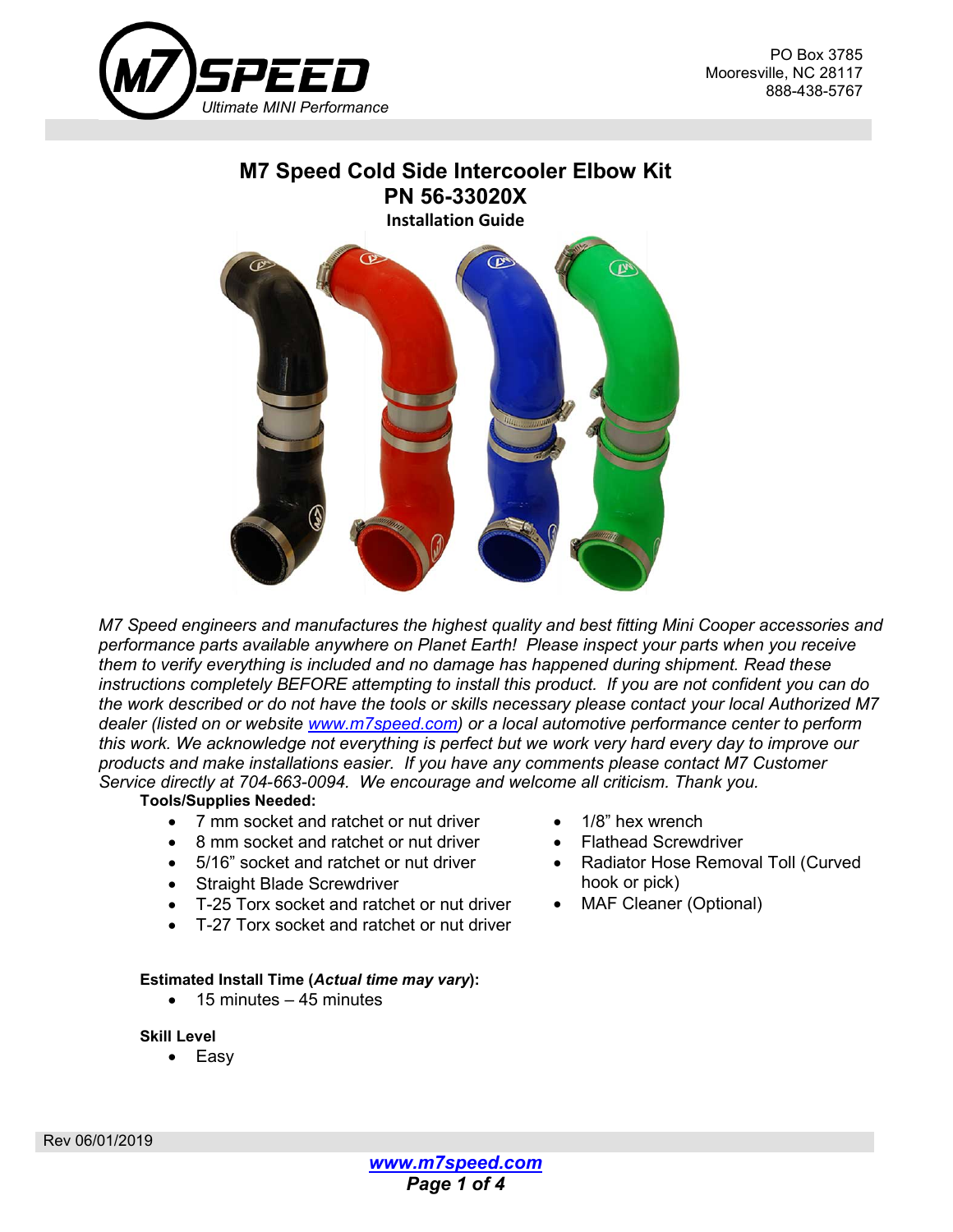

#### **Parts List**

| <b>OTY</b> | M7 Part # | <b>DESCRIPTION</b>                 |
|------------|-----------|------------------------------------|
|            | 96-1189   | Gen 2 Cold Side Silicone Elbow     |
|            | 96-1158   | Gen 2 Throttle Body Silicone Elbow |
|            | 96-1190   | Connector tube 2.5 OD x 4" Long    |
|            | 95-4056   | #36 Lined Worm Drive Clamp         |
| っ          | 95-4058   | #40 Lined Worm Drive Clamp         |
|            | 95-4060   | #44 Lined Worm Drive Clamp         |



## **CAUTION-**

**FOR YOUR SAFETY INSTALL THIS PRODUCT ONLY WHEN THE ENGINE IS COLD. THIS WILL PREVENT BURNING YOURSELF AND PREVENT ANY DAMAGE TO THE DELICATE PLASTIC PARTS YOU WILL BE WORKING WITH.**

## **Remove the airbox assembly.**

If your MINI is equipped with an aftermarket intake kit (not OE part) referrer to the manufacturer's instructions for proper removal and installation of that product.

## **Factory Air Box Removal**

- 1. Disconnect the battery.
- 2. Disconnect MAF sensor electrical connector: See Figure #1
	- a. The MAF plug is located on the intake hose. Push down on the small tab on the harness side and gently pull the plug out. Do not pry or damage will occur.
- 3. Loosen the hose clamp connecting the MAF housing to the turbo inlet hose. Figure #2
- 4. Remove the (2) T-27 screws connecting the MAF housing to the factory intake box. Figure #1
- 5. Mark the MAF sensor so it is reinstalled in the correct flow direction.
- 6. Remove the MAF housing from the factory air box and inlet pipe. Set the MAF housing aside in a safe place. The sensor is delicate.
- 7. (Optional) While your MAF sensor is removed and easily accessible, now is a good time to perform some needed maintenance and clean your MAF sensor. This is easily done using a specially formulated MAF spray cleaner you can buy at any local Autoparts store.
- 8. Remove the (3) T-25 screws holding the factory intake box cover to the factory base. Figure #3
- 9. Remove the air box cover and the factory air cleaner element.
- 10. Fully loosen (1) T-25 screw on the RS (passenger side) of the air box that connects the air box base to the engine intake manifold.
- 11. Pull the air box base straight up to disconnect it from the engine. It will take some effort to disengage the base from the interference fit rubber grommets but do not pry on it. **CAUTION:** The intake manifold is plastic and it will break if too much force is applied. Human force is sufficient. Once the base is free, rotate it approximately 1/8 to 1/4 turn towards the rear of the car while at the same time pulling it apart from the factory fresh air hose. If the three grommets come free from the intake manifold reinstall them now.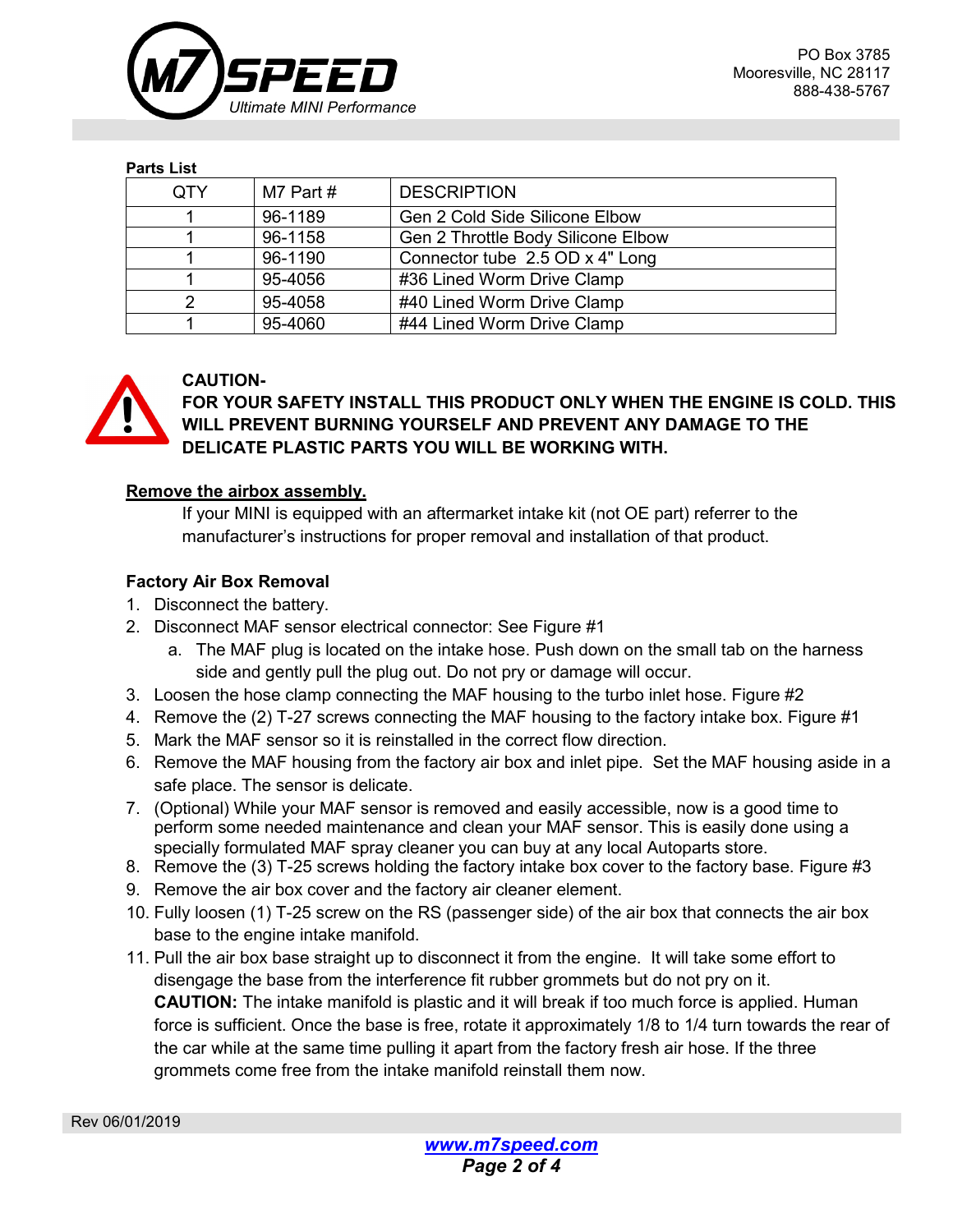



**Figure #1: MAF Sensor Connector Figure #2: Intake Hose Clamp**



**Figure 3: Remove Factory Airbox Cover**

12. (Optional) This is a good time to clean your MAF sensor using a specially formulated sensor cleaner you can buy at any local Auto Parts store.



**Figure 4: Remove Clamp**

**NOTE: Some MINIs are equipped with a sound generator that connects between the cold side intake pipe and the firewall. The M7 Speed Cold Side Elbow Kit eliminates this component. If your MINI is not equipped with this component simply bypass any instructions relating to it.**

**CAUTION**. The throttle body and cold pipe are plastic and they will break if too much force is applied to it. **BE CAREFUL! SEE FIGURE #5 for steps 13-21**